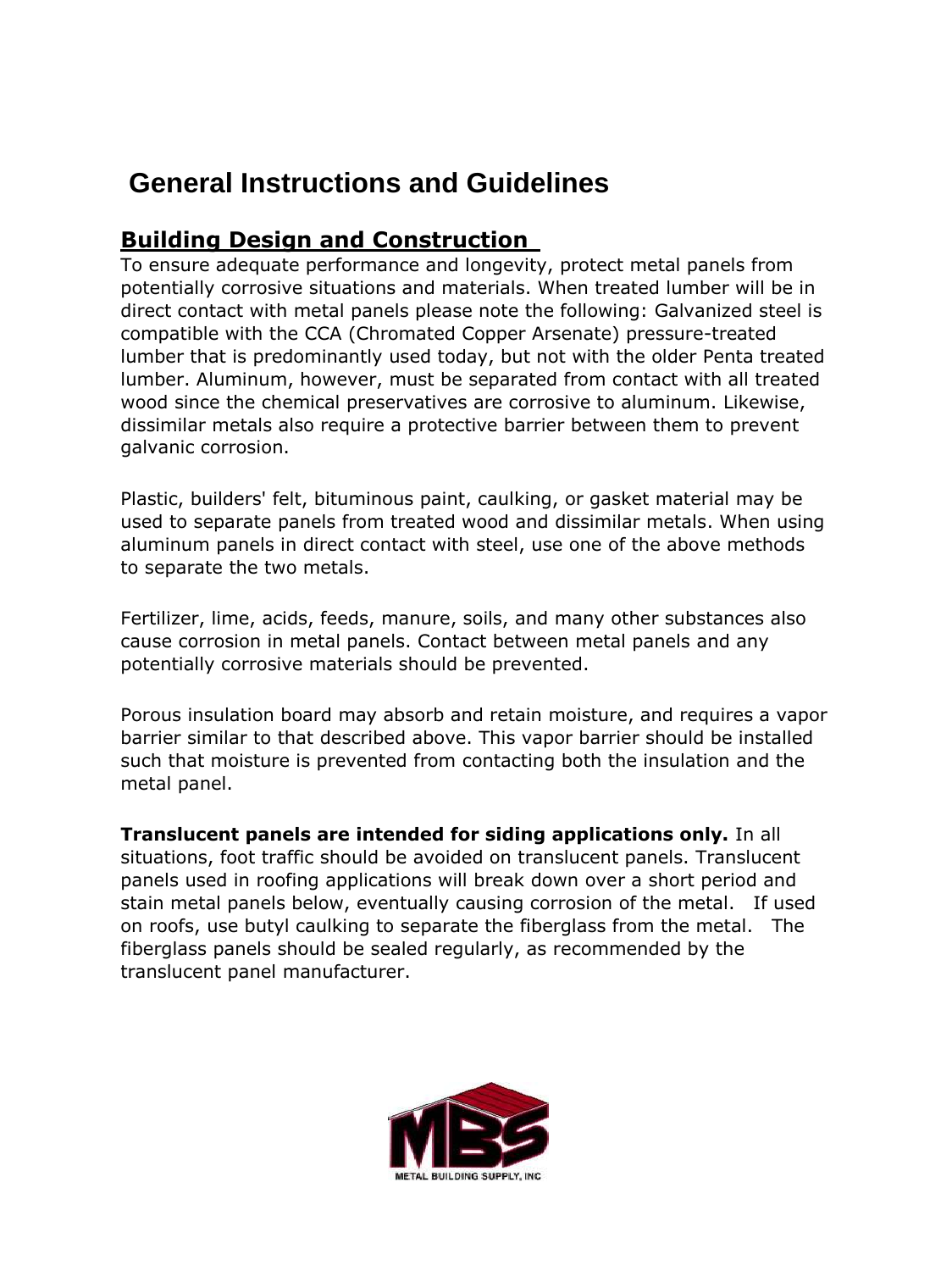# **Purlins, Girts and Roof Deck**

The material to which the metal panel is fastened should be properly spaced and sufficiently thick to provide a roof or wall system able to meet required design loads. Load tables are available for all panels. We recommends spacing the purlins a maximum of 24" on-center for roofing (note that 5V requires solid decking).

In re-roofing jobs where the condition of the old decking is in question, or where existing shingles will be left in place, new 2x4 purlins should be fastened through the decking and into the rafters. This will provide a solid framework for attaching the metal panels.

A 2" nominal lumber thickness provides the maximum pullout values for both screws and nails when the fasteners achieve a minimum of 1" penetration into the wood. (Note that 1" nominal lumber is only 3/4" thick and, therefore, results in lower pullout values. Refer to the tables on page 30 for additional information). Pullout values may decrease slightly if the fasteners protrude completely through the purlins or girts. Kiln-dried softwood is recommended for purlins, girts, or decking (pine, fir, hemlock, and spruce). Hardwoods are difficult to fasten into without splitting and contain acids that are corrosive to metal panels. Green (non-kiln-dried) lumber may warp, twist, and shrink as the wood seasons fully, causing waviness in the panels and loosening of the fasteners.

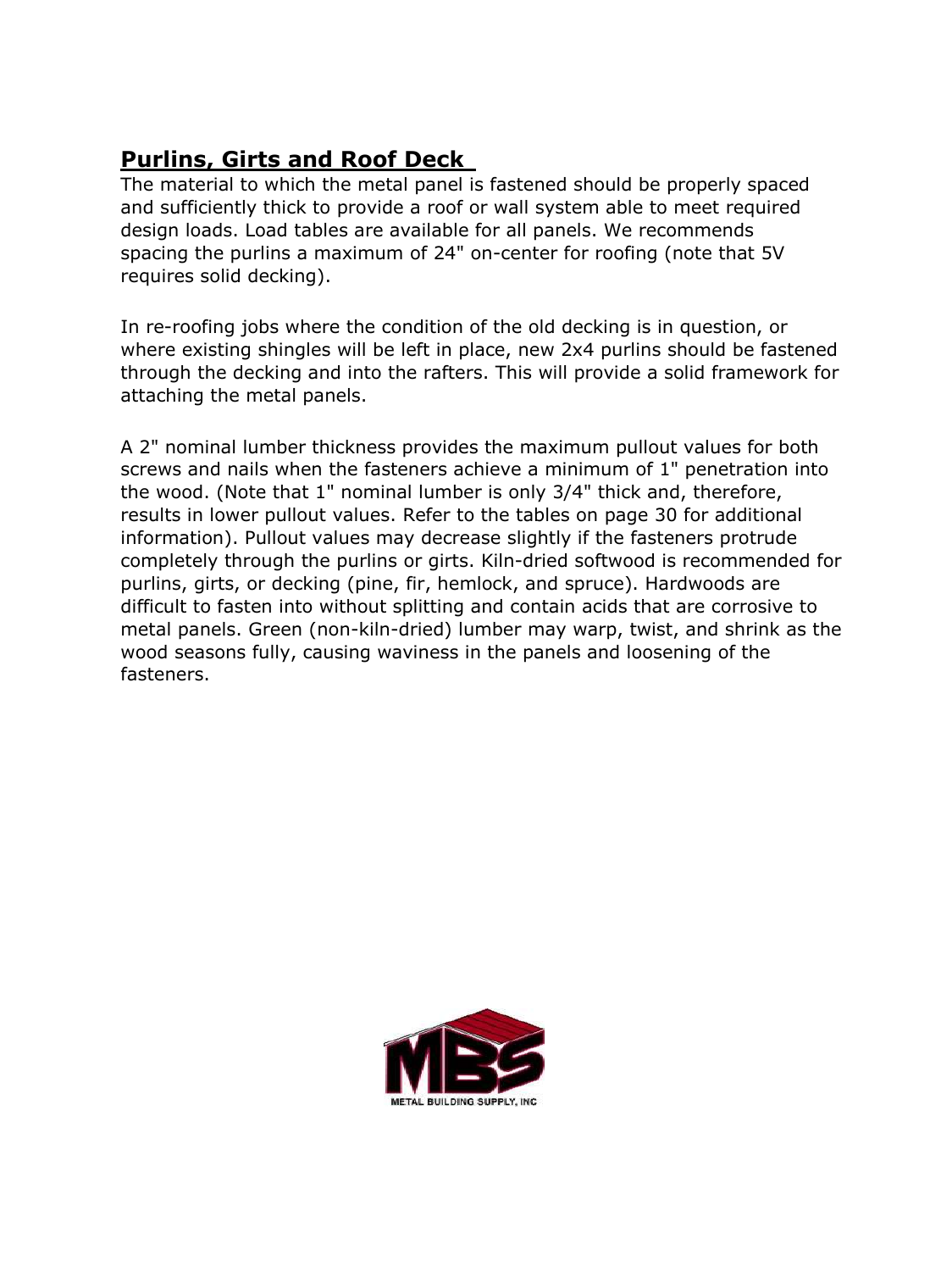## **Roofing**

Sidelaps should face away from wind driven rain. Therefore, begin installation by installing the first sheet square with the eave and gable at the downwind end of the roof, farthest away from the direction of prevailing winds.

In applications requiring a panel endlap, please refer to the details shown on page 12 of this manual. For best results, lap panels as shown and install in the indicated sequence. **All endlaps require sealant.** When weathertightness is critical, use sealant tape in all sidelaps.

To provide a drip edge, allow an overhang of 1" to 2" at the eave. **At the gable edge, use a gable or sidewall flashing.** This will keep weather out, prevent lifting in high winds, and provide a neat, finished appearance. The trim and roofing sheet should be fastened every 6" to 10" inches along the gable edge.

#### **Roof Pitch**

The metal roofing panels shown in this manual require a minimum pitch of 2-1/2" per foot to ensure proper drainage. For wider buildings and lower roof pitches, contact your dealer for other suitable profiles.

#### **Bending and Bowing**

Aluminum roofing and siding sheets are rollformed from hardened, tempered metal for maximum strength. If a sheet must be bent, a gentle 90-degree bend is the maximum recommended. Metal should not be re-bent once it has been formed, nor should it be folded back on itself, since it is not designed to take a lockseam. When a metal roofing sheet must be installed on a curved roof, screws should be installed at every overlapping rib at the sheet ends to resist the natural tendency of the metal to spring back. Standard fastener spacing is permitted over the rest of the sheet. When installing the metal roofing and siding panels shown in this booklet over a curved arch, the minimum radius of the arch is 18' for aluminum profiles and 24' for steel profiles. Use sealant tape or butyl caulking at all sidelaps and endlaps.

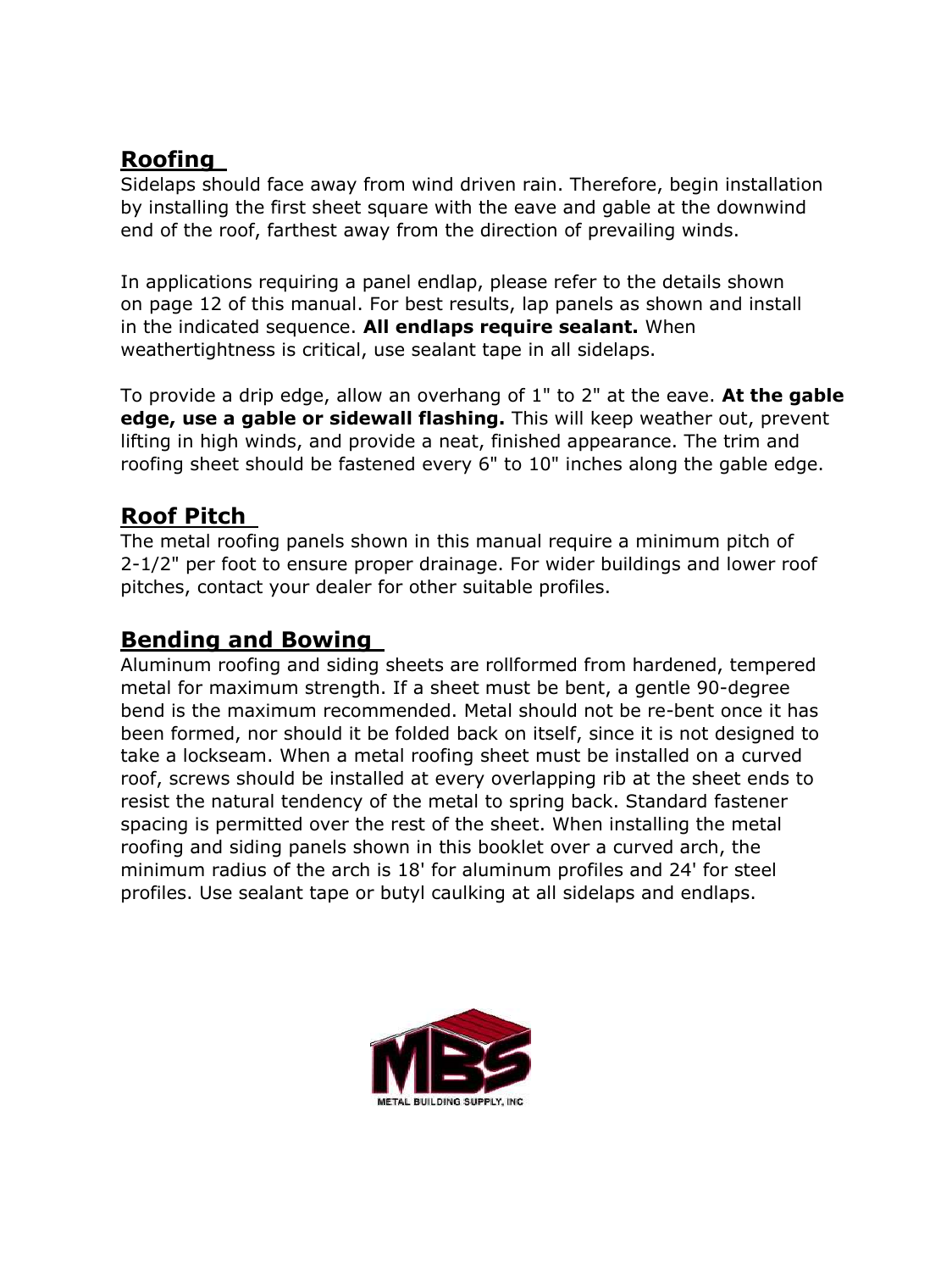Additional care and fasteners must be provided when securing the top and bottom purlins on a laminated rafter building to prevent the curved panels from pulling the purlins loose from the rafters. Ring-shank pole barn nails, heavy wood screws, lag screws, or bolts are often used for attaching these purlins.

## **Siding**

Siding should be installed using the standard fastening and overlap patterns to ensure optimum performance. For strong, neat corners use hemmed corner flashings. **Do not run siding sheets all the way to the ground.** Instead, provide a protective base of concrete, masonry, treated wood, or similar material 12" to 18" from ground level and end the siding sheets there.

If siding sheets are installed horizontally, use sealant tape or butyl caulking at the vertical laps to ensure weathertight joints. Install panels from the bottom up so that water is directed away from, and not into, the lap joints.

## **Fastening**

We can supply either screws for fastening into dimension lumber, with screws offering better pullout values. Woodgrip screws for use with steel panels are galvanized and then coated with an organic polymer for optimum corrosion resistance.

Wood screws with combination metal and neoprene washers should be installed in the flat area of the panel adjacent to the ribs, and tightened such that the washer is compressed as illustrated above. This will ensure a lasting, leak-proof seal. See pages 4 to 5 for the correct fastener locations.

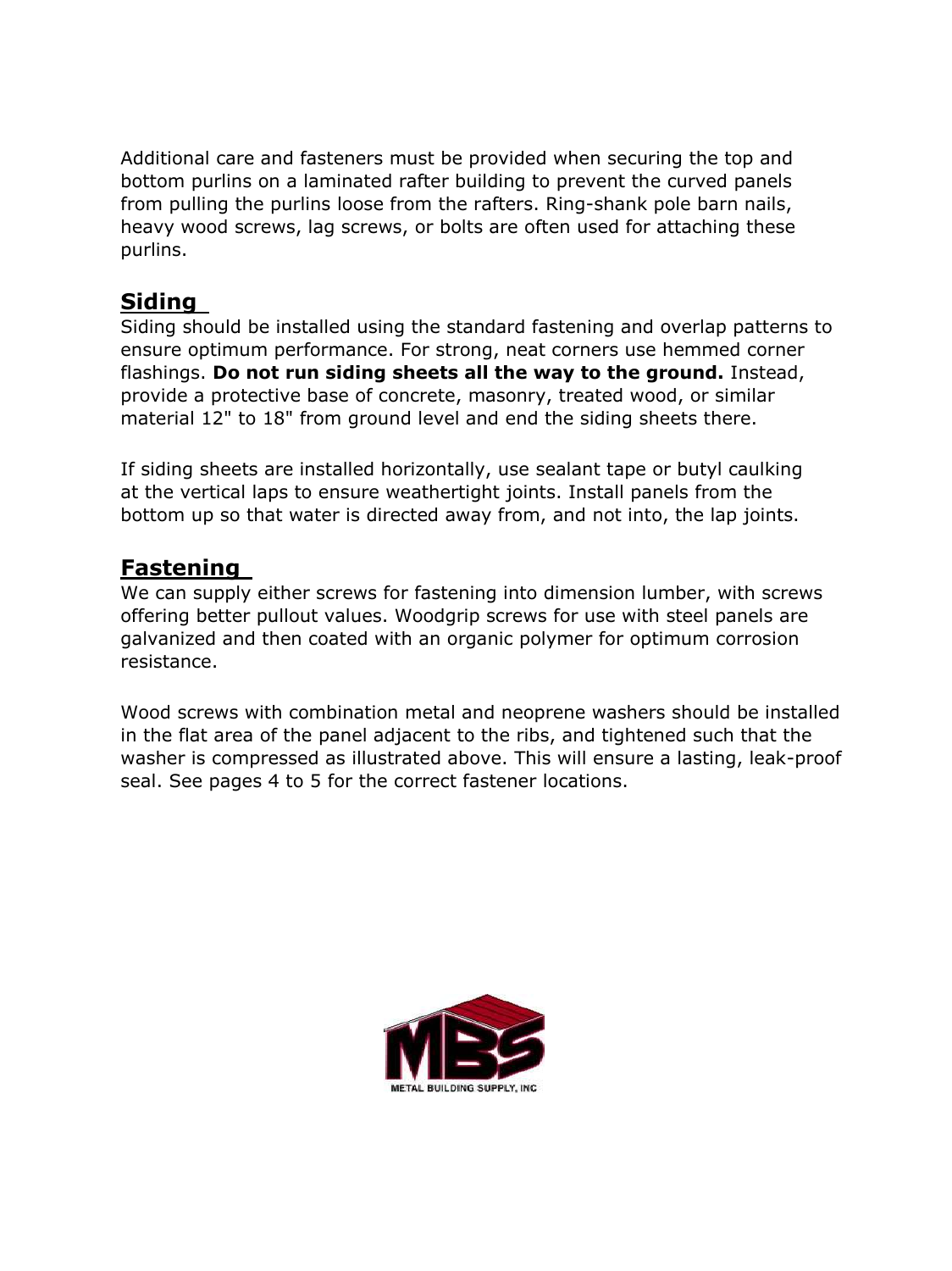# **Safety**

Always work safely when installing metal products. Use extreme caution on the roof at all times, and wear gloves and safety glasses to avoid injury. Hearing protection should be used when power-cutting metal panels. Do not walk on panels until all the fasteners are installed. Metal panels are slippery when wet, dusty, frosty, or oily. Do not attempt to walk on a metal roof under these conditions. Wear softsoled shoes to improve traction and to minimize damage to the paint finish. Always be aware of your position on the roof relative to any roof openings, roof edges, co-workers, and penetrations. Installing metal panels on a windy day can be dangerous and should be avoided. Consult OSHA guidelines for more complete safety requirements.

# **Cutting Aluminum Panels**

To make a cut parallel to the ribs, score the panel deeply with a sharp utility knife and bend back-and-forth along the score, breaking the metal off cleanly. For cuts across the ribs, use straight-cut snips, electric or pneumatic shears, a portable profile shear, or an electric nibbler. Some installers prefer using a circular saw with a metal cutting blade (a finetooth hardwood blade, or a standard combination blade reversed in the saw works also). Light oil or soap on the blade will make cutting easier.

#### **Cutting Steel Panels**

Steel panels may be cut with straight-cut snips, electric or pneumatic shears, a portable profile shear, or an electric nibbler. Some installers prefer using a circular saw with a metal cutting abrasive blade. This method may be faster, but it has some drawbacks: 1. Saw cut edges are jagged and unsightly and tend to rust more quickly than sheared edges 2. Saw cutting produces hot metal filings that can embed in the paint and cause rust marks on the face of the panel 3. Panels to be saw cut must be turned face down and cut in a location down-wind and well away from the building and other panels to avoid embedment of metal filings on other panels 4. Saw cut panels must be thoroughly wiped to ensure the removal of all metal filings 5. Saw cutting burns the paint and galvanizing at the cut edge, leading to the onset of edge rust.